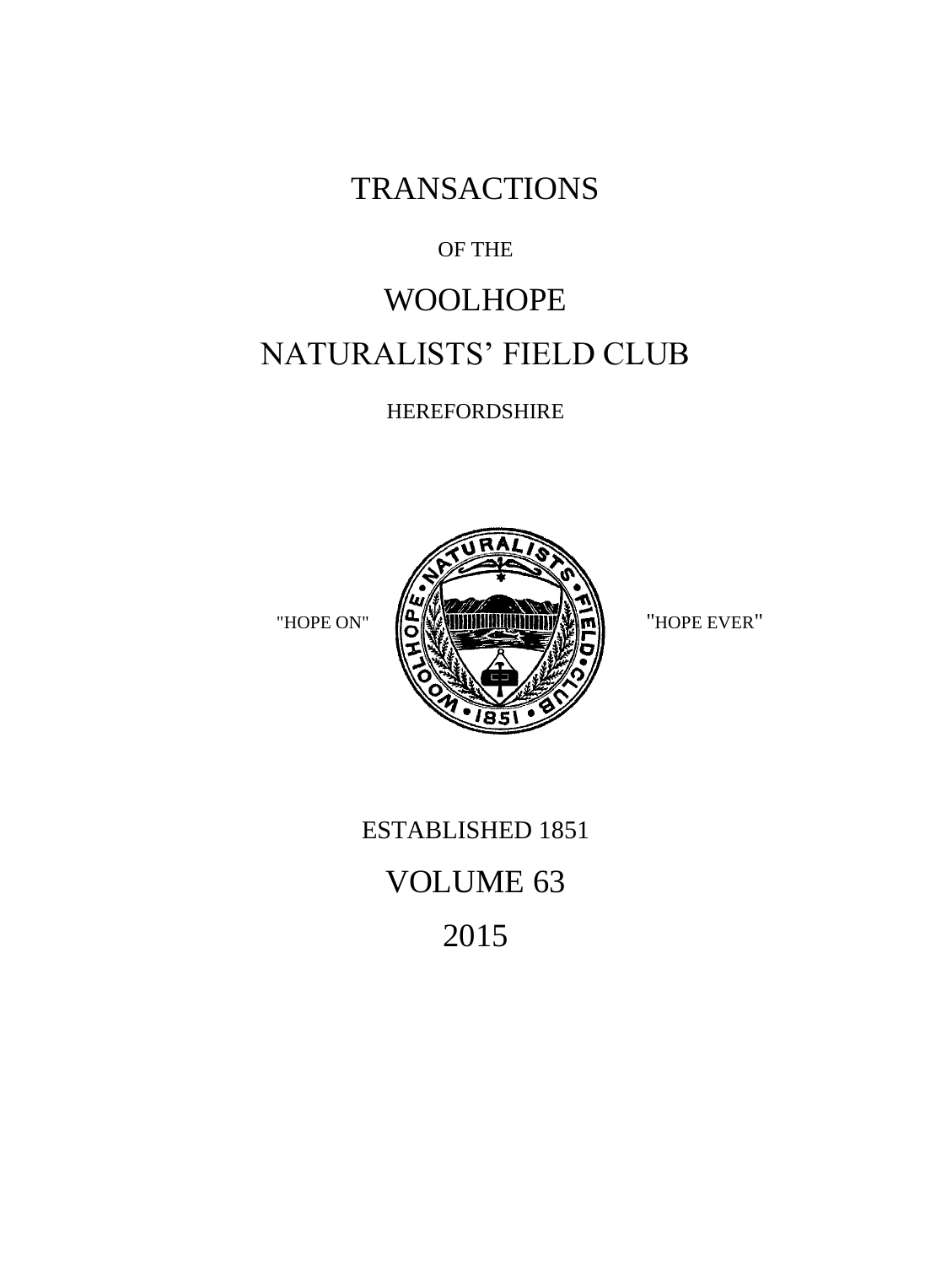## TABLE OF CONTENTS

|                                             | Page |
|---------------------------------------------|------|
| List of Officers and sub-committees 2015/16 | 16   |
| Proceedings, 2015                           | 18   |
| <b>Editorial Message</b>                    | 30   |
| Accounts, 2015                              | 31   |
| Biographical details of Contributors        | 32   |
| Errata, TWNFC, 62 (2014)                    | 34   |

**Presidential Address 2015: Local government in Hereford from the Great Charter of 1215** *by Jean O'Donnell* ..................................................................................................................................35 This address provides a brief survey of the development of Hereford as an independent borough from 1215 until the year 2000. In 1215 the burgesses in Hereford gained the right to have a Guild Merchant and from this emerged the government and status of the borough. Local Authority re-organisation from the 1970s reduced the autonomous powers of the city council. In 2000 Hereford became one of only seven parish councils in England with city status*.*

#### **The apparent dearth of surviving medieval domestic property in parts of Herefordshire: a reappraisal of the influence of Owain Glyndŵr's rebellion** *by C. J. Boylett..................................*51 In the area surrounding Kington, Huntington and Eardisley there are few examples of domestic property construction dated to earlier than *c.*1420. This article offers a reappraisal of the evidence regarding the influence of the rebellion of Owain Glyndŵr on this phenomenon.

#### **The Hereford Freehold Land Society: its role in the expansion of Hereford in the**

**nineteenth and early twentieth century** *by John Eisel ...........................................................*84 This paper examines the role of the Hereford Freehold Land Society in the expansion of Hereford from the mid-nineteenth century and argues that the organisation played an important role in the provision of building sites for the 'industrious working man'.

#### **The hidden past of Chase Woods in the parishes of Ross and Walford**

*by Heather Hurley ...................................................................................................................*121 This paper outlines the history of Chase Wood, outside Ross-on-Wye. The woodland rises to 660ft above the Wye and its natural resources have been exploited since the Mesolithic and Neolithic periods.

#### **Thomas Blashill senior: land agent at Hampton Court and Garnons,** *c.* **1825-1860**

*by David Whitehead.................................................................................................................*131 Thomas Blashill senior, who has regularly been confused with his nephew of the same name, worked as a land agent at a number of notable estates in Herefordshire where he was responsible for the remodelling of the principal houses as well as managing the estate.

**Thomas Blashill junior: architect, antiquarian and prominent Woolhopeian** *by David Whitehead and Henry Connor ................................................................................................*140 Thomas Blashill worked as an assistant to his uncle, also Thomas, a land agent and surveyor in Herefordshire, from whom he learned surveying and general building practices. This article explores his antiquarian interests which informed his work as an architect.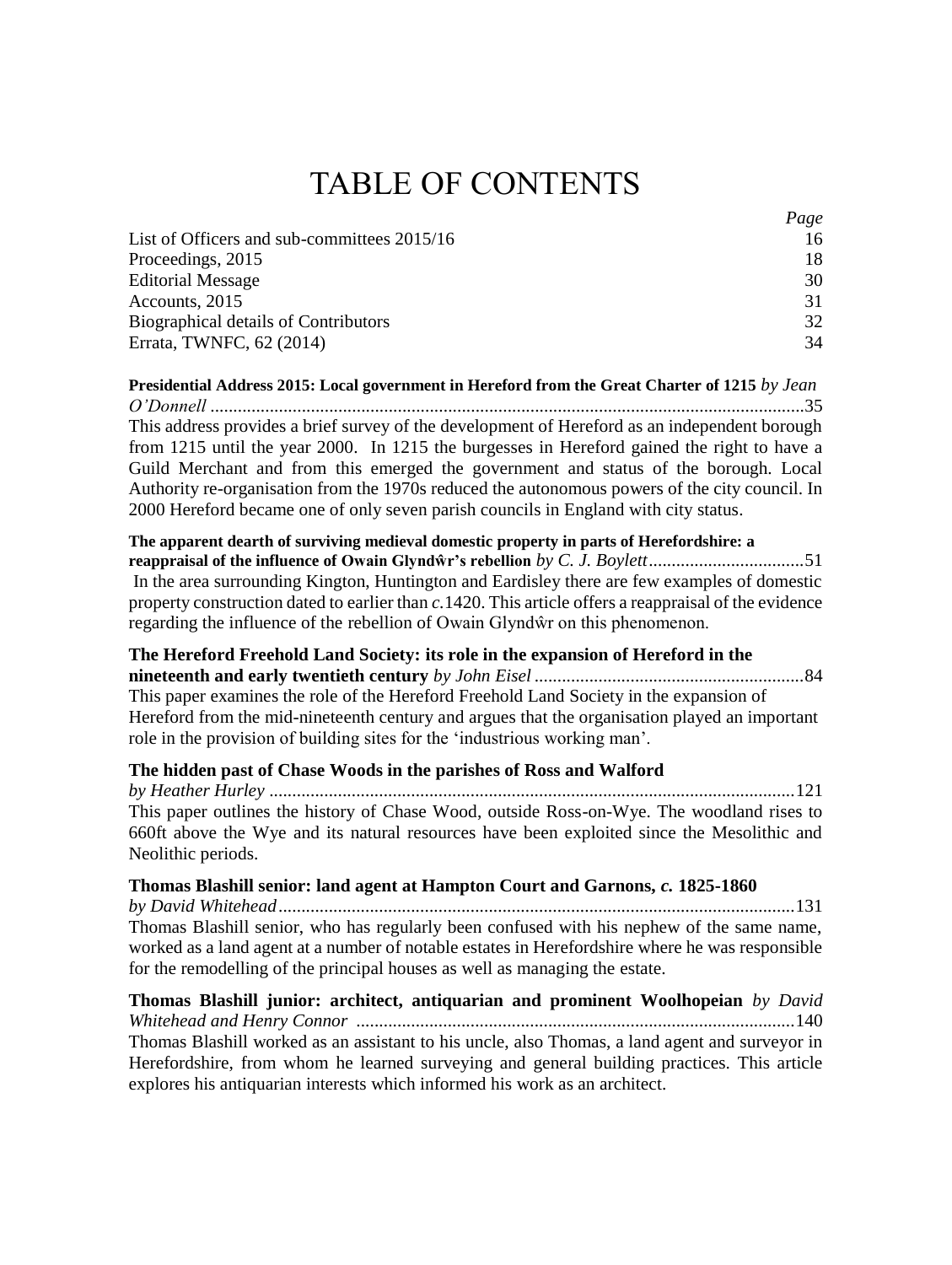**An archaeological evaluation of the Old Priory buildings, Leominster: Saxon, medieval and later discoveries** *by Bruce Watson .........................................................................................*167 Excavations in 2005 revealed a wealth of evidence about the use of the site from the early-Saxon period to the nineteenth-century. Finds included a wide variety of faunal material and many fragments of broken glazed tiles. After the demolition of the cloisters in the sixteenth century the site was extensively quarried for building stone.

**Ten years of change at Whitman's Hill Quarry and Woodland** *by Janet Parry................*193 This article records the Hereford and Worcester Earth Heritage Trust's project to save an abandoned quarry and convert it into a geological site of interest for the general public and academic researchers. The Woolhope Naturalists' Field Club was invited to record the wildlife on the site and monitor the changes over ten years both in the quarry and adjacent woodland.

**2015: the year of two eclipses** *by Paul Olver ........................................................................*203 During 2015 astronomers were able to observe two notable eclipses from Herefordshire; a partial eclipse of the Sun on 20 March and a total eclipse of the moon on the night of 27-28 September.

#### **Recorders:**

| Book Reviews by Beryl Harding, Jean O'Donnell, Rosamund Skelton, David Whitehead266   |      |
|---------------------------------------------------------------------------------------|------|
|                                                                                       |      |
| Death in the close: a medieval mystery, Andy Boucher, Luke Craddock-Bennett,          |      |
|                                                                                       | .269 |
|                                                                                       |      |
| James Atlay: Hereford's forgotten bishop: a private study, 1868-1894, Karl Showler271 |      |
| Wigmore Castle, North Herefordshire: excavations 1996 and 1998, Stephanie Rátkai 271  |      |
| Wildlife in the marches: a history of nature in the Welsh Marches, Mark Lawley        | .273 |
|                                                                                       | .275 |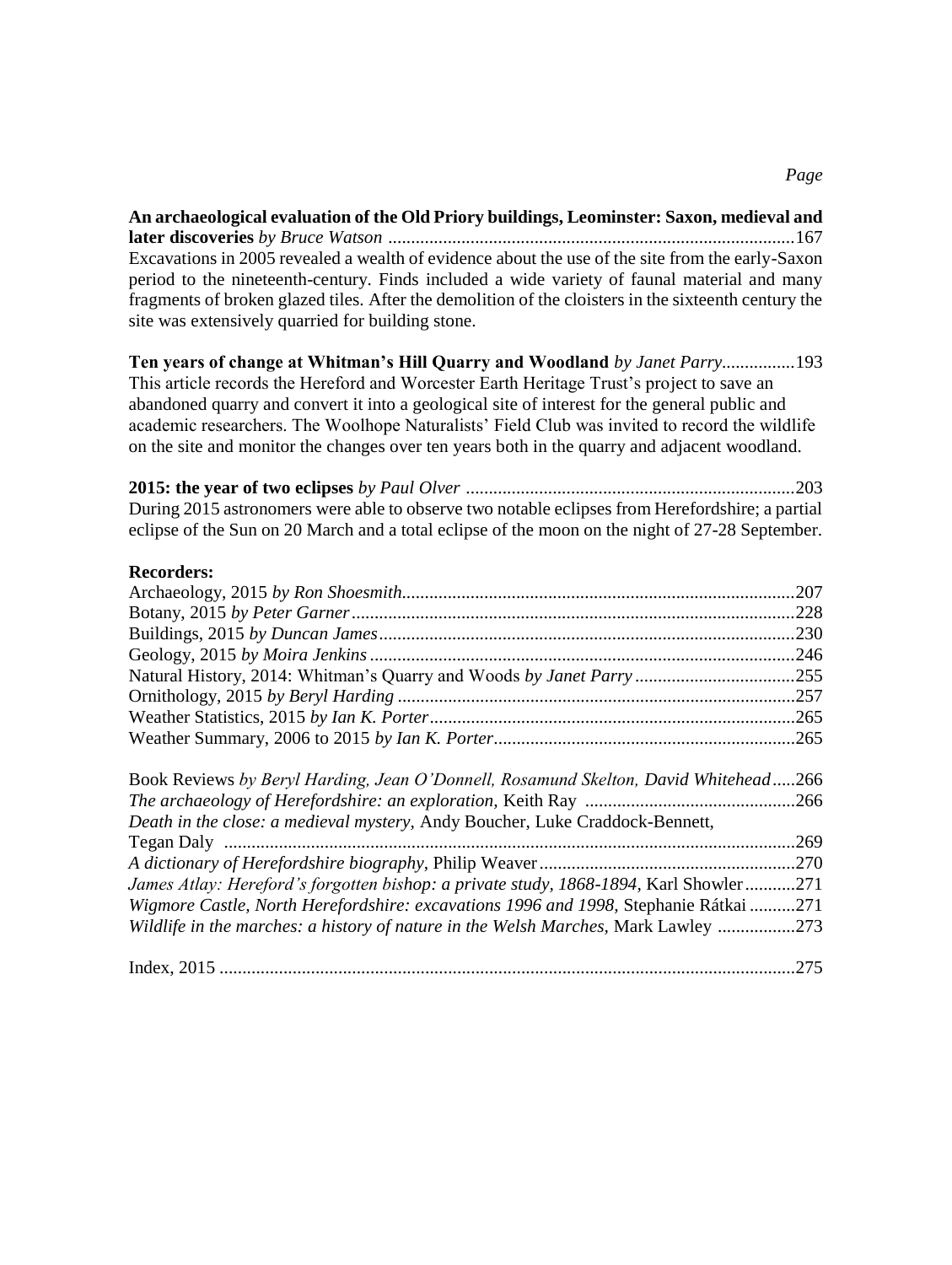# LIST OF COLOURED PLATES

**Presidential Address 2015: Local government in Hereford from the Great Charter of 1215** *by Jean O'Donnell*

- Plate 1.1 The earliest seal (1227) of the City of Hereford. The three lions are taken from the Royal arms as until 1189 the City belonged to the King.
	- 1.2 Councillor Len Tawn taking office from the Right Worshipful Mayor, Phillip Edwards, May 2014.
	- 1.3 The initial letter from Elizabeth I's Charter of Incorporation, 1597.
	- 1.4 Map of Hereford, 1806, engraver J. Roger (pub. Verner, Hood & Sharp), showing buildings in High Town and the Town Ditch encircling the medieval walls. The City coat of arms shows the original lions plus the saltires and motto granted by Charles 1.
	- 1.5 The Mansion House, Widemarsh Street, 1974. Built for Dr. William Brewster in 1698, the building housed the Corporation offices and Guildhall between 1771 and 1903 when its conversion to retail premises ruined the frontage. It stood opposite the former Guildhall by the Butter Market. The latter was destroyed by fire with the market in 1922. A small part remains within the present Butter Market and Phillip Morris store.
	- 1.6 Louise Luard OBE, first woman to be Mayor of Hereford, served in 1929 and 1936.

#### **The Hereford Freehold Land Society: its role in the expansion of Hereford in the nineteenth and early twentieth century** *by John Eisel*

Plate 2.1 Freehold Land Society estates, superimposed on the 1905 edition of the 6 inch OS map. Those of the Hereford Freehold Land Society are numbered in date order of development, but in order that the map is not reduced too small, the further estates (Westfields and Moor Park) have been omitted.

#### **The hidden past of Chase Woods in the parishes of Ross and Walford** *by Heather Hurley*

- Plate 3.1 The extensive view from the summit of Chase Hill was admired by Club members during a field trip in 1901. There is no public access in 2016.
	- 3.2 Heather Hurley (on right) at the Chase Hill information panel, Fernbank Road, Ross-on-Wye.

#### **Ten years of change at Whitman's Hill Quarry and Woodland** *by Janet Parry*

- Plate 4.1 Whitman's Hill quarry and woodland, 2005.
	- 4.2 Ploughman's spikenard, July 2009.
	- 4.3 Bund populated by teasel, 2008.
	- 4.4 Wild Garlic, *Allium ursinum*, carpeting the woodland floor.
	- 4.5 Great Tit chicks in nest box.
	- 4.6 Doormouse in box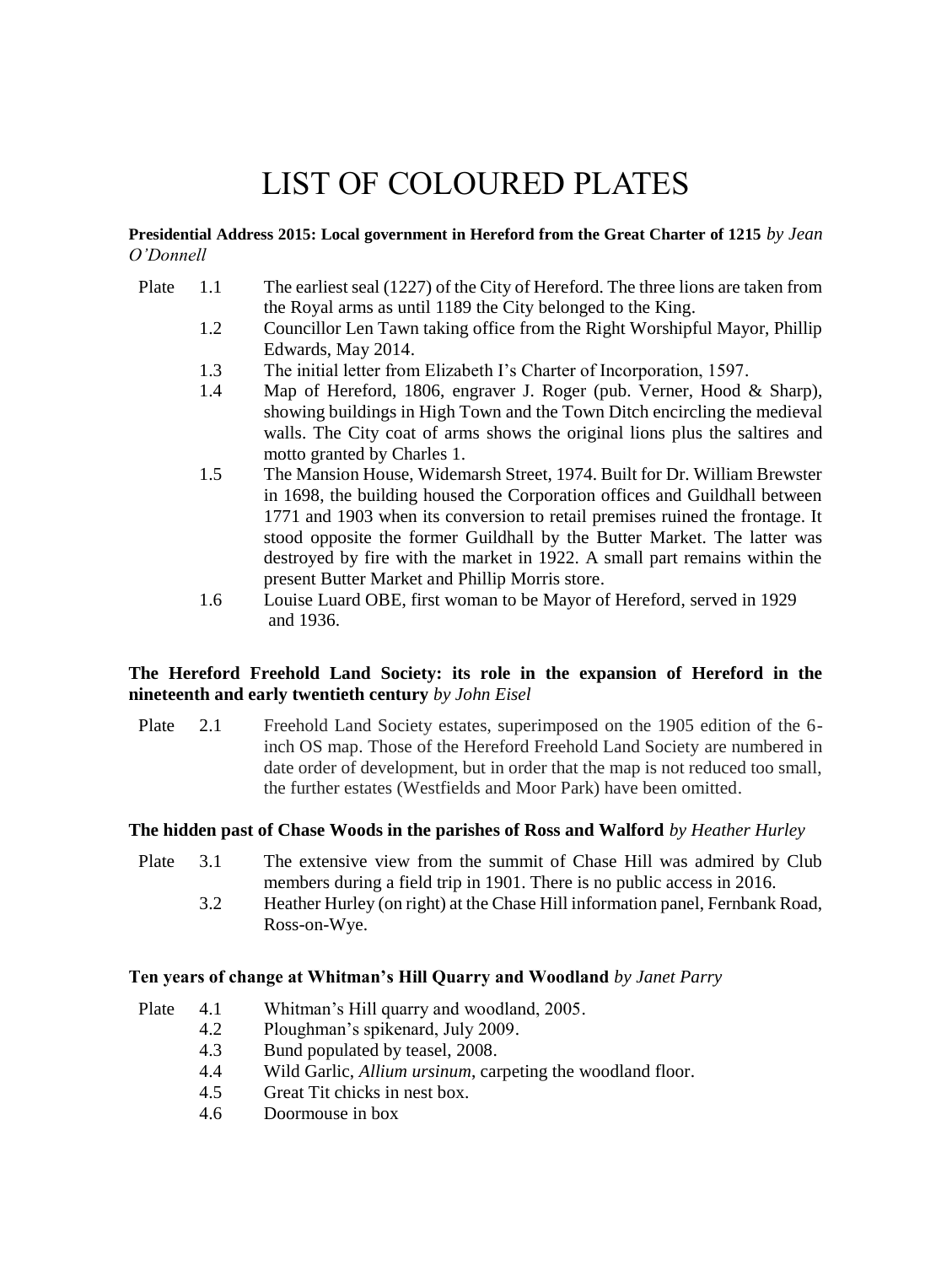#### **2015: the year of two eclipses** *by Paul Olver*

Plate 5.1 Total lunar eclipse at perigee—28 September 2015—taken in Hereford by Mark Chamberlain. The sequence of photos from top left to bottom right shows the advancing shadow of the earth over the Moon's surface leading to total eclipse and the characteristic copper-red colouration.

#### **Archaeology, 2015** *by Ron Shoesmith*

- Plate 6.1 Bromyard Downs: volunteers and Herefordshire Archaeology staff with original rifles loaned by Herefordshire Museum Service.
	- 6.2 Excavation of the westernmost mound at Dorstone Hill in 2015, viewed from the north-east. The surviving north-facing stone perimeter walling of the long mound is at right-centre, and the northern row of post-holes of the preceding timber hall at right. A parallel series of larger post-holes for major roof-supporting posts is visible nearer the later walling. Grid-sampling of the burnt remains of the hall (encased between the later north and south walls) is occurring at the centre. The façade and forecourt are at left foreground (Trench dimensions 30m x 20m).
	- 6.3 Whitchurch: Merlin's cave. Bone pit prior to excavation
	- 6.4 Whitchurch: Merlin's cave. Bones recovered from pit.
	- 6.5 Plan showing the features found at Peterstow
	- 6.6 Aerial photograph of Harland's Wood Field from the south. The ditches of the western-most moated site are plainly visible at left. The platform sampleexcavated in October 2015 is at centre of the image, but its moat is obscured by later ditches and narrow cultivation ridges. The former woodland boundary bank divides off the eastern portion of the field, and the slighter cultivation ridging lies within the former Harland's Wood in this area. The line of the woodland bank is perpetuated by the field-hedge at lower right.
	- 6.7 Excavations at the Harland's Wood Field platform, Bosbury, looking northwards across Trench 2, with demolition rubble from the medieval building exposed
	- 6.8 Weston-under-Penyard: cleaning mosaic floor in villa complex

#### **Botany, 2015** *by Peter Garner*

- Plate 7.1 Lesser Twayblade Orchid (*Neottia cordata,* until recently known as *Listera cordata*)
	- 7.2 Lesser Twayblade Orchid (*Neottia cordata,* until recently known as *Listera cordata*)
	- 7.3 Fiddleneck **(***Amsinckia micrantha***)**
	- 7.4 Ivy Broomrape **(***Orobanche hederae***)**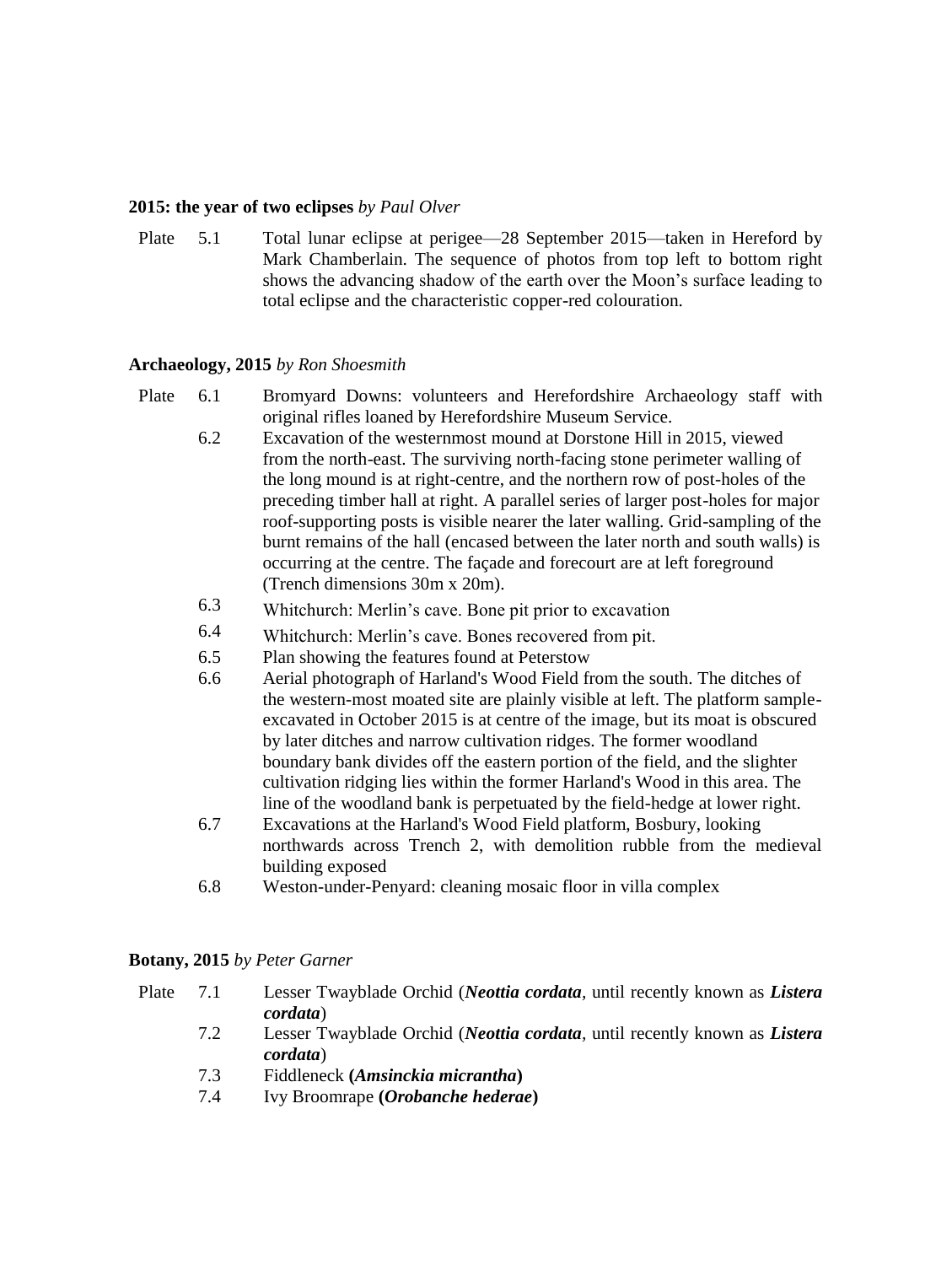#### **Geology, 2015** *by Moira Jenkins*

- Plate 8.1 Geological SSSI at the Scar with red beds of Upper Siluruian Raglan Mudstone Formation
	- 8.2 Moss growing on calcareous tufa at the Weir Garden, seen from the canoe
	- 8.3 Breinton Gorge; Mudstone cliff showing calcrete layer with blueish tinge
	- 8.4 Huntsham Hill; massive beds of Black Rock Limestone (Lower Dolomite) above the railway tunnel entrance overlying thinly bedded Avon Group (Lower Limestone Shales)
	- 8.5 Huntsham Hill crags; geode in Upper Devonian Huntsham Hill Conglomerate (Quartz Conglomerate)
	- 8.6 Gastropod and the orthoceras *Kionoceras virgatum* found in Ludlow Shales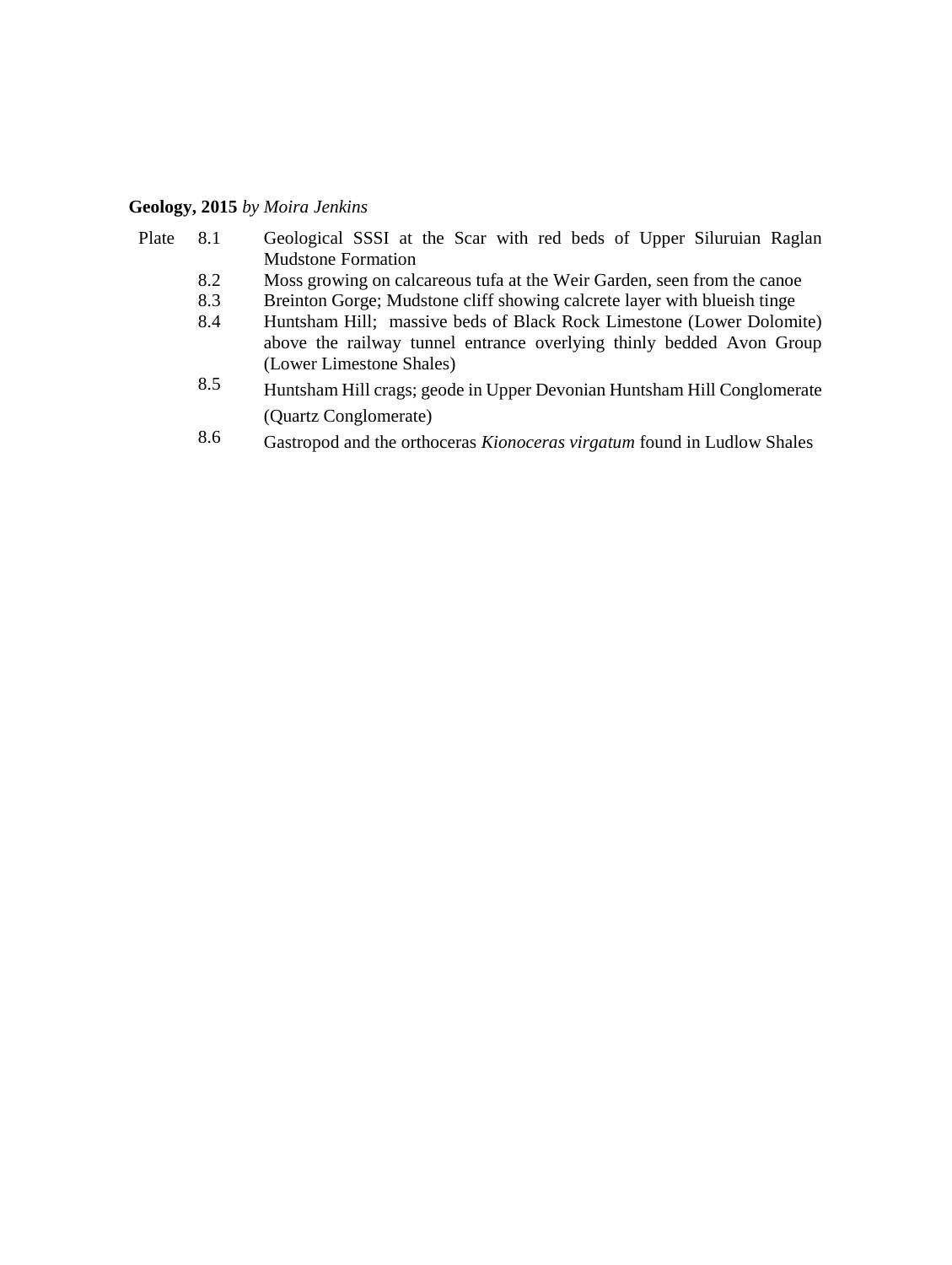## LIST OF FIGURES

| by Jean O'Donnell |                | Presidential Address 2015: Local government in Hereford from the Great Charter of 1215                                                                                                                                             |    |
|-------------------|----------------|------------------------------------------------------------------------------------------------------------------------------------------------------------------------------------------------------------------------------------|----|
| Fig.              | 1              | Letter Patent, 1383, City Charters, Grant to Sir John Burley that the<br>bailiff shall be styled mayor.                                                                                                                            | 37 |
|                   | 2              | The Booth Hall after Restoration in 1919, <i>Hereford Journal</i> , H.<br>Skyrme, 1921.                                                                                                                                            | 38 |
|                   | 3              | <i>Inspeximus</i> 1314, containing the Charter of King John, 1215.                                                                                                                                                                 | 40 |
|                   | $\overline{4}$ | Blueschool Steet, 1968, showing the door used by dyers to access the<br>city ditch with Thomas Church's initials 'TC' carved above it. The<br>doorway was revealed by demolition work during the widening of<br>Blueschool Street. | 42 |
|                   | 5              | The Guildhall or Market Hall, demolished in 1861. This reconstruction<br>was published in John Clayton, A Collection of the ancient timber<br>edifices of England (1846).                                                          | 44 |
|                   | 6              | Old House, Golden Alley and Cooken Row, James Wathen, 1797.                                                                                                                                                                        | 45 |
|                   | 7              | Caswells the Cutler's shop, G.R. Lewis, 1837. The Caswells refused to<br>sell and the premises remained standing alone near the Market Hall<br>until demolished in 1837.                                                           | 46 |
|                   | 8              | Entrance to open-air Butter Market on the site of the Redstreak Inn,<br>1810.                                                                                                                                                      | 47 |

#### **The apparent dearth of surviving medieval domestic property in parts of Herefordshire: a reappraisal of the influence of Owain Glyndŵr's rebellion,** *by C. J. Boylett*

| Fig. |    | St Mary Magdalene, Eardisley.                                                                 | 55 |
|------|----|-----------------------------------------------------------------------------------------------|----|
|      | 2  | Section of Isaac Taylor's map, 1754 (north at top).                                           | 56 |
|      | 3  | Section of Budgen's map of 1815 showing Pembers Oak (Pound)<br>(north at top).                | 57 |
|      | 4  | Probable site of the house of Agnes atte Hull of Pembreshok (at the hill<br>of Pembers Oak).  | 58 |
|      | 5  | Section of folio 9b: Mascall's register, May 1406.                                            | 61 |
|      | 6  | Section of folio 10, Mascall's register; May 1406.                                            | 62 |
|      | 7a | St Michael's, Moccas.                                                                         | 67 |
|      | 7b | Fourteenth-century stained glass, Moccas.                                                     | 67 |
|      | 8  | Oak effigy in St Mary's, Clifford c.1280.                                                     | 68 |
|      | 9  | Medieval wall-painting at Madley                                                              | 68 |
|      | 10 | Herefordshire: Ecclesiastical buildings recorded by Trefnant (1397)<br>and Mascall (1404-16). | 69 |
|      | 11 | Selected north-western Herefordshire churches.                                                | 70 |
|      | 12 | Selected western Herefordshire churches.                                                      | 71 |
|      |    |                                                                                               |    |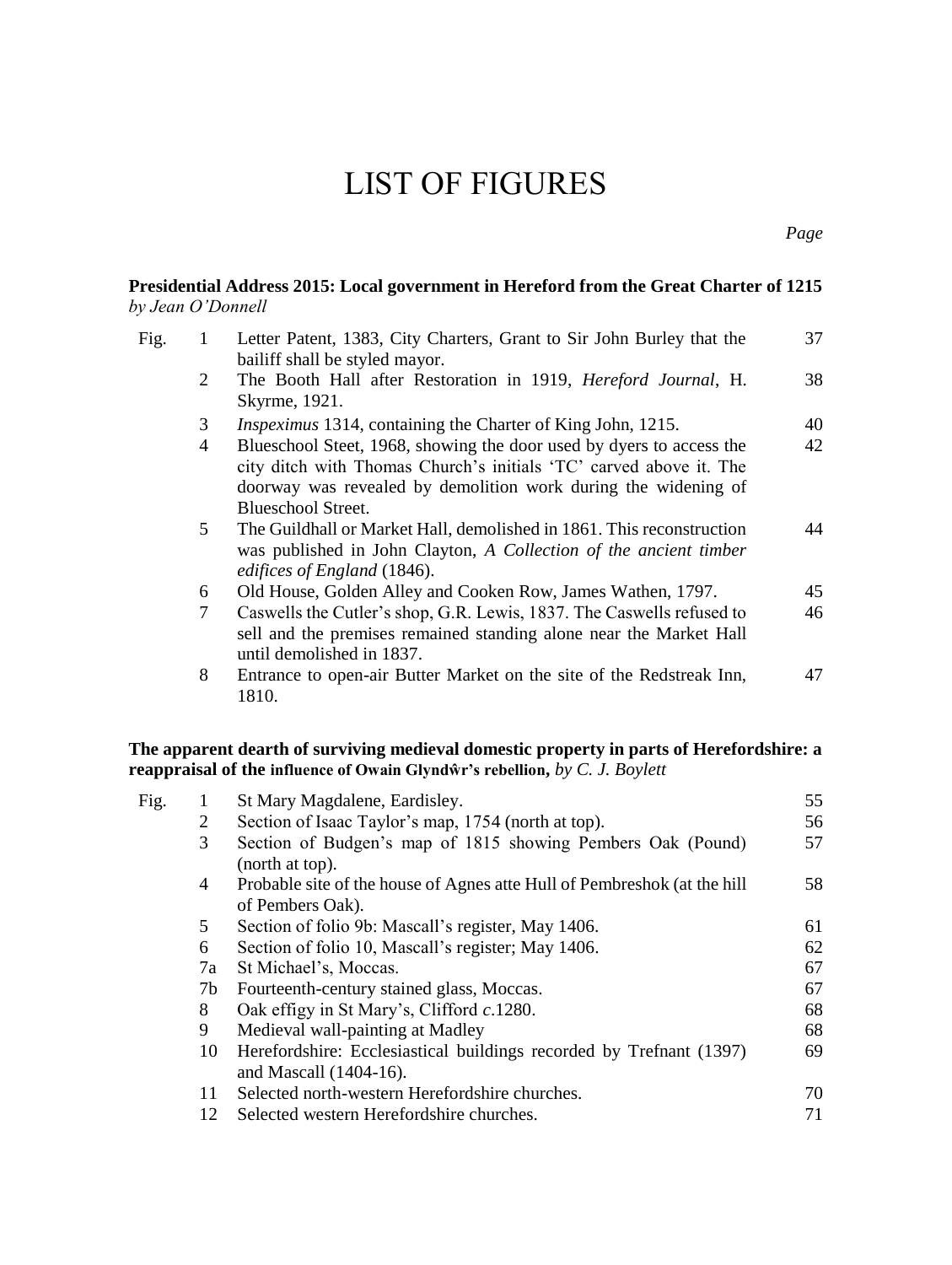#### **The apparent dearth of surviving medieval domestic property in parts of Herefordshire: a reappraisal of the influence of Owain Glyndŵr's rebellion,** *by C. J. Boylett* **(contd)**

|       |               |                                                                       | Page |
|-------|---------------|-----------------------------------------------------------------------|------|
|       | 13            | R. W. Banks                                                           | 72   |
|       | 14            | Section of the reeve of Huntington's accounts 1404-7.                 | 73   |
|       | 15            | Huntington Castle drawn by R. W. Banks c.1869, Arch. Cambrensis,      | 74   |
|       |               | July 1869.                                                            |      |
|       | 16            | Huntington Castle, 2015.                                              | 75   |
|       | 17            | Probable site of Chickward's mill at right, destroyed in 1402-4.      | 76   |
| Table |               | Bishop Trefnant's visitation of 1397 (Hereford Cathedral Library,     | 65   |
|       |               | 1773) compared to Bishop Mascall's return of 1406.                    |      |
|       | $\mathcal{L}$ | List of 23 of 76 other Herefordshire churches recorded damaged in the | 66   |
|       |               | 1397 visitation                                                       |      |

#### **The Hereford Freehold Land Society: its role in the expansion of Hereford in the nineteenth and early twentieth century** *by John Eisel*

| Fig. | 1 | Widemarsh 1851. The first estate developed by the Hereford Freehold<br>Land Society in 1851, in the area now called Newtown. As part of the<br>project, two roads had to be constructed, what is now the northern end<br>of Edgar Street, and Millbrook Street.                                                                                                                         | 86 |
|------|---|-----------------------------------------------------------------------------------------------------------------------------------------------------------------------------------------------------------------------------------------------------------------------------------------------------------------------------------------------------------------------------------------|----|
|      | 2 | Newtown cottages. Allotments on the Freehold Land Society estates<br>were generous and often more than one dwelling was built. An<br>extreme example occurs at the north-west corner of the first estate at<br>Newtown, where a terrace of cottages was built sideways on to the<br>road.                                                                                               | 87 |
|      | 3 | The demonstration house, built by Thomas Jenkins on his allotment at<br>the south-east corner of the Hunderton estate, still survives, but the<br>brickwork is concealed by a layer of render. However, the brick<br>pilasters are characteristic of the so-called rat-trap bond.                                                                                                       | 88 |
|      | 4 | Hunderton. Two roads were built for the development, the estate was<br>divided into 26 allotments, and of those successful in the ballot, over<br>a third had fully paid up for their share.                                                                                                                                                                                            | 89 |
|      | 5 | The varied development on the various Freehold Land Society estates<br>is well illustrated by the south-east part of the Hunderton estate.<br>Comparison with the estate map shows that this was laid out as three<br>allotments, the first of which was developed as a terrace of five houses,<br>then a detached house, and finally the pair of cottages built for Thomas<br>Jenkins. | 90 |
|      | 6 | Datestones in Guildford Street, in the Above Eign estate.                                                                                                                                                                                                                                                                                                                               | 91 |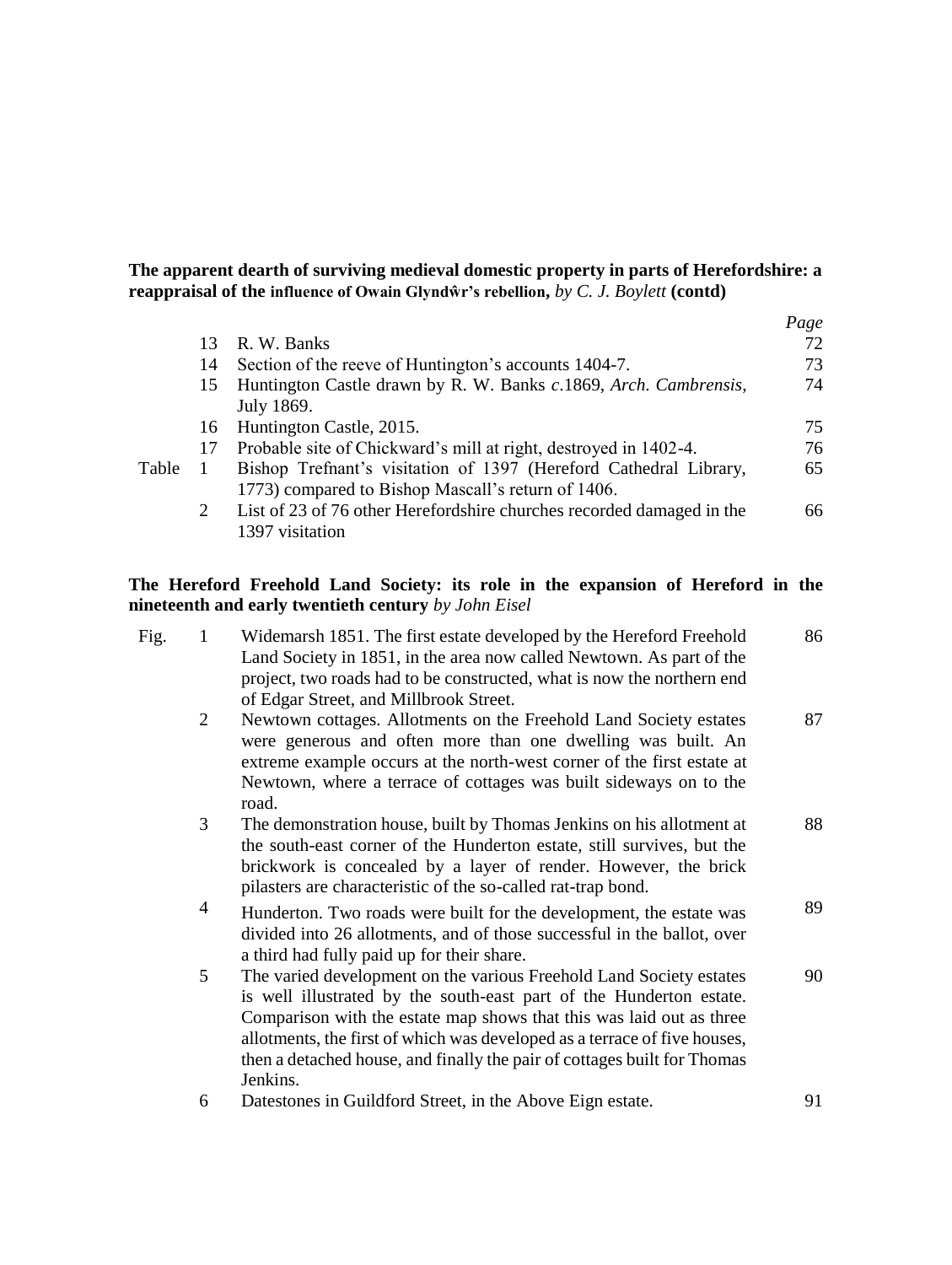#### **The Hereford Freehold Land Society: its role in the expansion of Hereford in the nineteenth and early twentieth century** *by John Eisel* **(contd)**

|       |              |                                                                                                                                                                                                                                                                                                                                                                                                     | Page     |
|-------|--------------|-----------------------------------------------------------------------------------------------------------------------------------------------------------------------------------------------------------------------------------------------------------------------------------------------------------------------------------------------------------------------------------------------------|----------|
| Fig.  | 7            | Ailsbrook Place, part of the third Freehold Land Society development<br>at Newtown.                                                                                                                                                                                                                                                                                                                 | 94       |
|       | $\,8\,$      | Widemarsh West. The development adjoining the race course was of<br>irregular shape, with the result that the allotments were of varying<br>sizes. A contemporary map marks this as New Town West, with the<br>earlier development as New Town East                                                                                                                                                 | 95       |
|       | 9            | Moorfield Inn. Most of the Freehold Land Society developments<br>included a public house. However, because these were small locals,<br>they are suffering economic pressures. Here the Moorfield Inn is closed<br>and boarded up in 2016                                                                                                                                                            | 96       |
|       | 10<br>11     | One of the earlier allotments to be developed on the Bartonsham estate<br>Bartonsham. The irregularly-shaped Bartonsham development is<br>centred about the militia barracks. Jones's Guide of c. 1867 states that<br>this area is 'covered with new tenements of various sizes, many of<br>which are very commodious.' This emphasises the varied nature of the<br>Freehold Land Society's estates | 97<br>98 |
|       | 12           | Westfields. Although the Westfields estate was developed from the<br>1860s, its relatively remote situation made it less popular and so was<br>slowly built up. The long gardens lend themselves to development with<br>Glendale Close and Bilston Close built in the backlands between<br>Westfield Street and Highmore Street. The process continues today                                        | 100      |
|       | 13           | A comparison between large houses and rather more modest ones along<br>the Whitecross road, on the Whitecross estate                                                                                                                                                                                                                                                                                | 102      |
|       | 14           | Chapel, Clifford Street. Although the former chapel in Clifford Street<br>has now been converted into a pair of houses and partly rendered, the<br>side elevation indicates that its previous use was non-domestic                                                                                                                                                                                  | 103      |
|       | 15           | A mixture of houses of different periods and sizes along Eign                                                                                                                                                                                                                                                                                                                                       | 105      |
|       | 16           | Eign Road. The purchase of this long roadside frontage on Eign Road<br>enabled the full development of the Portfield estate and the building of<br>Cive Street. The house on the corner of what is now Ledbury Road was<br>occupied by Richard Johnson, the noted Hereford historian.                                                                                                               | 106      |
|       | 17           | Tower Road, Broomy Hill. Despite being closer to the city centre than<br>the Westfields estate, the Barton estate on Broomy Hill was also only<br>slowly developed                                                                                                                                                                                                                                  | 108      |
|       | 18           | An early datestone in Green Street, part of the Castle Green estate                                                                                                                                                                                                                                                                                                                                 | 109      |
|       | 19           | Meyrick Street. Houses built on the Conservative Land Society estate<br>on Whitecross road were generally on a larger scale, such as these<br>houses in Meyrick Street                                                                                                                                                                                                                              | 114      |
| Table | $\mathbf{1}$ | Hereford Freehold Land Society land purchases and apportionments<br>reported in HJ 17 March 1866                                                                                                                                                                                                                                                                                                    | 104      |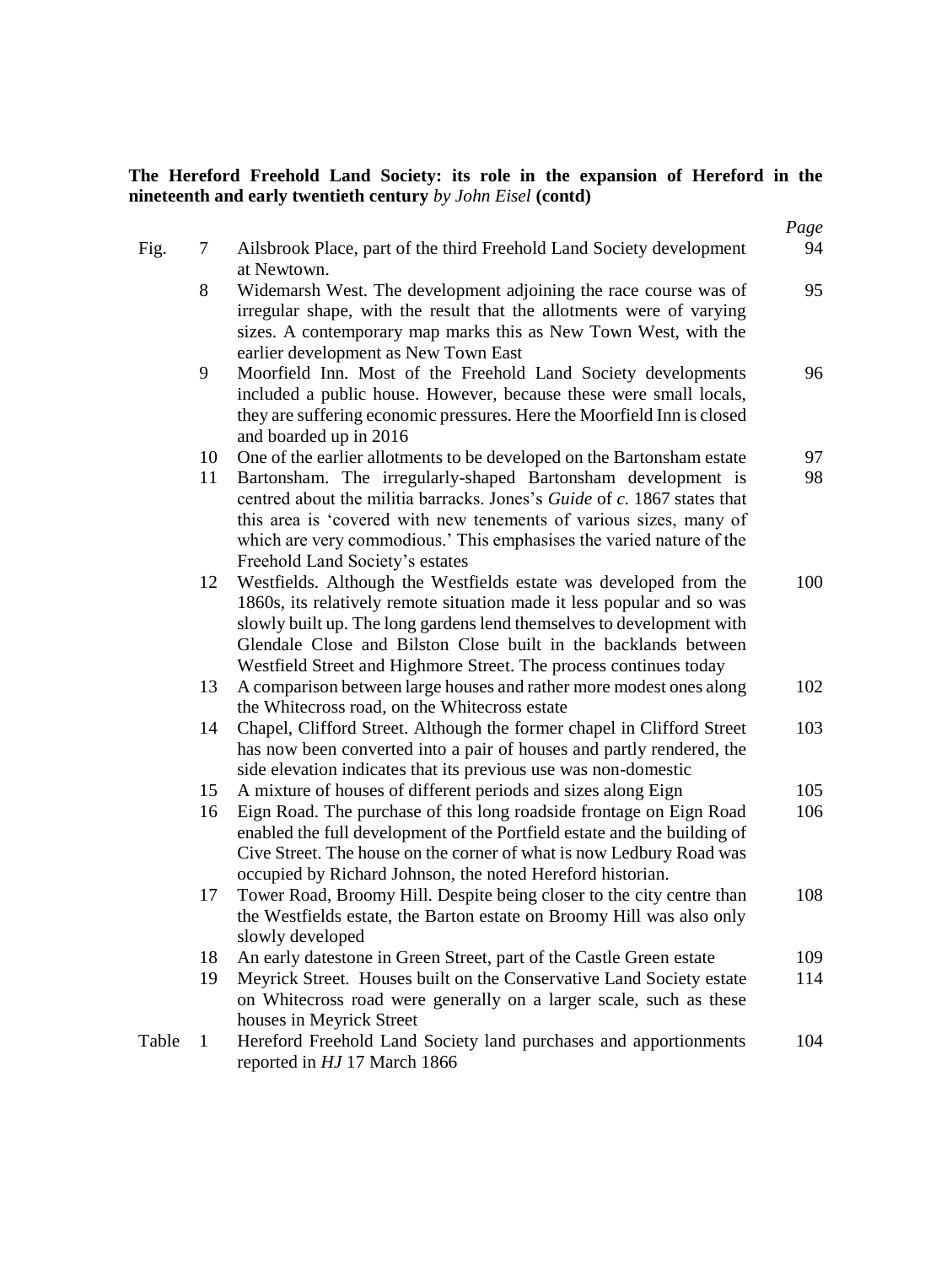|                    |                | The hidden past of Chase Woods in the parishes of Ross and Walford by Heather Hurley                                                                                                                                                                                                                                                                                                                 |     |
|--------------------|----------------|------------------------------------------------------------------------------------------------------------------------------------------------------------------------------------------------------------------------------------------------------------------------------------------------------------------------------------------------------------------------------------------------------|-----|
| Fig.               | 1              | Map showing site of Chase Wood and Camp, A. Bryant (1835).                                                                                                                                                                                                                                                                                                                                           | 122 |
|                    | $\overline{c}$ | View of Ross and Chase Hill from Ashwood, Samuel Ireland,<br>Picturesque views on the River Wye (London, 1797).                                                                                                                                                                                                                                                                                      | 123 |
|                    | 3              | Mesolithic worked flints.                                                                                                                                                                                                                                                                                                                                                                            | 123 |
|                    | $\overline{4}$ | Vine Tree Inn, 2012                                                                                                                                                                                                                                                                                                                                                                                  | 124 |
|                    | 5              | Puckeridge Lane, 2012                                                                                                                                                                                                                                                                                                                                                                                | 125 |
|                    | 6              | Boundary marker in Chase Wood between the property of Kingsmill<br>Evans and Chandos Hoskyns. The E is just visible.                                                                                                                                                                                                                                                                                 | 126 |
|                    | 7              | Land Valuation 1910                                                                                                                                                                                                                                                                                                                                                                                  | 127 |
| by David Whitehead |                | Thomas Blashill senior: land agent at Hampton Court and Garnons, c. 1825-1860                                                                                                                                                                                                                                                                                                                        |     |
| Fig.               | 1              | South front, Hampton Court, drawn by Simon Fisher of Hereford,                                                                                                                                                                                                                                                                                                                                       | 132 |
|                    |                | c.1790 two decades before Richard Arkwright bought the estate from<br>the earl of Essex in $c.1810$ . It shows the gothic make-over by James<br>Wyatt and the grounds recently planted, perhaps by Humphry Repton.                                                                                                                                                                                   |     |
|                    | $\mathbf{2}$   | North front, Hampton Court in the early 19th century, before the<br>alterations supervised by Thomas Blashill senior after 1832. The<br>landscaping has now matured (Beauties of England and Wales VI,<br>1805)                                                                                                                                                                                      | 132 |
|                    | 3              | Knapp Farm, part of the Garnons estate, was rented to Robert Blashill,<br>Thomas senior's brother, in the late 1840s. The early Georgian brick<br>house sits on a bluff ('knapp') above the modern Byford Bridge.                                                                                                                                                                                    | 133 |
|                    | 4              | The Steppes at Garnons, an ancient inn on the main road to Wales until<br>the new turnpike was created in 1791. It was acquired by the Garnons<br>estate with a small holding of land and rented to Henry Blashill in the<br>late 1840s. He was Thomas senior's nephew and the brother of Thomas<br>Blashill junior. The brothers had recently arrived from East Yorkshire,<br>to join their uncles. | 134 |
|                    | 5              | William Atkinson's reconstructed mansion is seen in the 1830s through<br>the encroaching woodland. Hidden behind the flamboyant gothic<br>façade was a kitchen wing, housed in the remains of an earlier medieval<br>or Tudor house.                                                                                                                                                                 | 136 |
|                    | 6              | Fortuitously Blashill's kitchen range of 1856-7 survives on the left of<br>the modern photograph. It was converted into a modern residential<br>block by Sir Reginald Blomfield in c.1908. Atkinson's range was<br>subsequently virtually demolished and Blashill's sturdy pile has<br>become the entrance front to the house.                                                                       | 138 |
|                    |                | Thomas Blashill junior: architect, antiquarian and prominent Woolhopeian by David<br>Whitehead and Henry Connor                                                                                                                                                                                                                                                                                      |     |

Fig. 1 Thomas Blashill (1830-1905), sketched as a county worthy *c*.1880, *Herefordshire portraits: (past and present)…,* Hereford: Jakeman and Carver, 1908, p.63. 141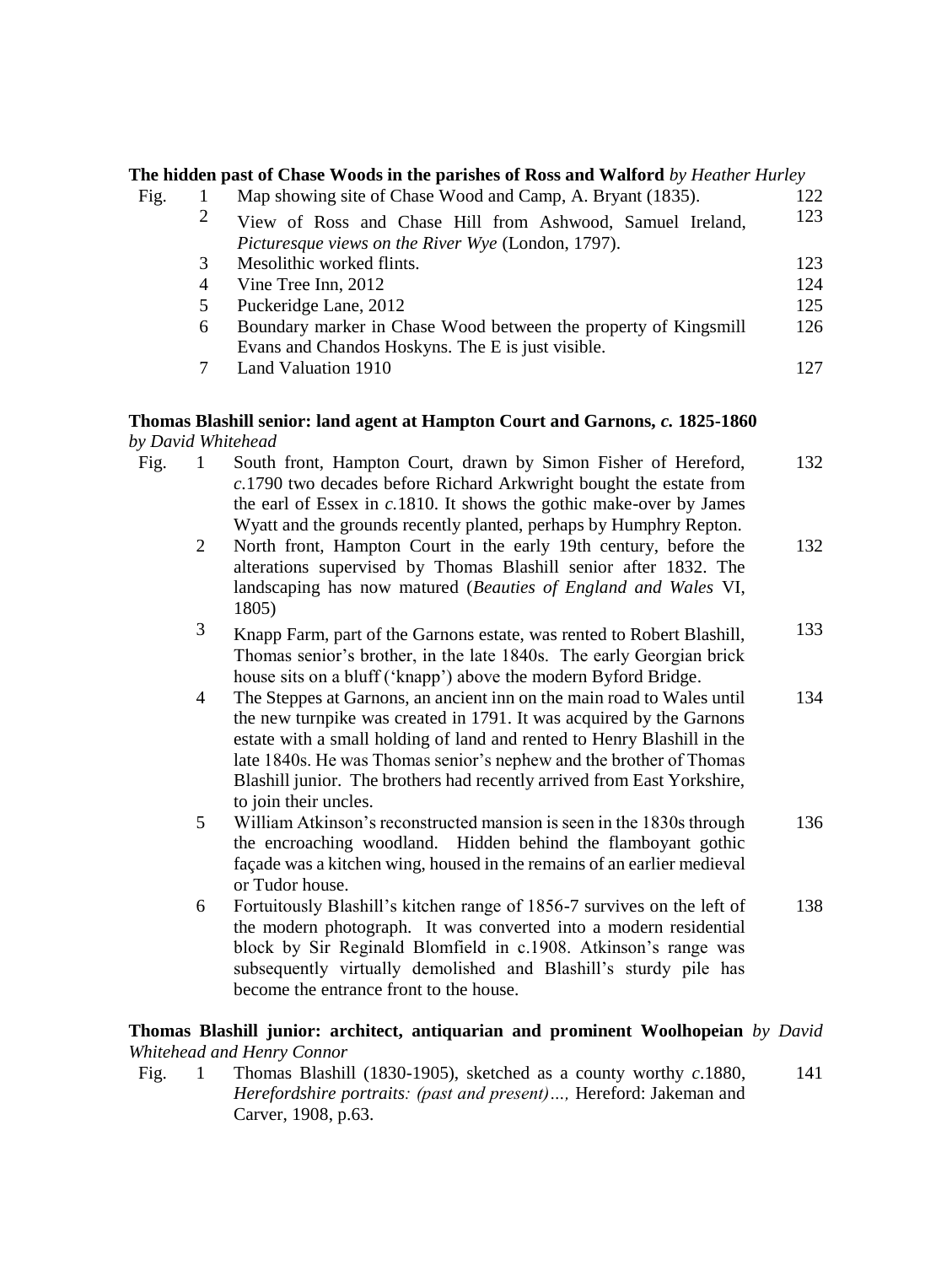#### **Thomas Blashill junior: architect, antiquarian and prominent Woolhopeian** *by David Whitehead and Henry Connor* **(contd**)

|           |                                                                                                                                                                                                        | Page |
|-----------|--------------------------------------------------------------------------------------------------------------------------------------------------------------------------------------------------------|------|
| Fig.<br>2 | The Holborne Viaduct at its opening in 1869, designed by William<br>Haywood, assisted by Thomas Blashill. Illustrated London News, 1869                                                                | 142  |
| 3         | Wharton Court, near Leominster, sketched by Blashill for the<br>frontispiece of the TWNFC, 1868.                                                                                                       | 146  |
| 4         | Bull's sketch of the Lollard 'chapel' at Deerfold found in his letter to<br>Blashill dated 7 July 1869.                                                                                                | 148  |
| 5         | Blashill's sketch of the Lollard 'Chapel' provided for the TWNFC for<br>1869. Bull was disappointed by his friend's archaeological honesty<br>$(TWNFC, 1869, pp.182-3)$                                | 149  |
| 6         | Romanesque arch sketched by Bull in a letter of 1 January 1873                                                                                                                                         | 150  |
| $\tau$    | Brinsop Court as Blashill would have seen it in 1872 and before the<br>restoration by H. Avray Tipping in 1912-3. (H. Thornhill Timmins,<br>Nooks and Corners of Herefordshire, 1892)                  | 151  |
| 8         | Kilpeck Church in $c.1830$ , before the restorations of L.N. Cottingham<br>in 1847-8 and J. P. Seddon in 1864.                                                                                         | 152  |
| 9         | Tewkesbury Abbey before restoration, engraved by the Worcester artist<br>James Ross for W. Dyde, The History and Antiquities of Tewkesbury,<br>1798                                                    | 154  |
| 10        | The choir of Tewkesbury Abbey, 1874, a year before Blashill's tour<br>and before Scott's restoration (J. H. Blunt, Tewkesbury Abbey, 1875)                                                             | 155  |
| 11        | Odda's Chapel at Deerhurst just after its 'discovery' and restoration in<br>1885, a decade after Blashill's visit in 1875 (George Butterworth,<br>Deerhurst: A Parish of the Vale of Gloucester, 1887) | 156  |
| 12        | The church at Llanthony which Blashill correctly identified as the<br>Infirmary of the Priory, not an ancient Celtic church.                                                                           | 157  |
| 13        | Dore Abbey, Blashill's elevations and sections presumably reduced<br>from large-scale drawings produced in the architect's office, from<br>Blashill, 'Abeydore' (TWNFC, 1883, pp. 4-5).                | 158  |
| 14        | Carved capitals, Dore Abbey, presumably reduced from large-scale<br>drawings produced in the architect's office, from Blashill, 'Abbeydore'<br>$(TWNFC (1883), pp.5-10).$                              | 159  |

#### **An archaeological evaluation of the Old Priory buildings, Leominster: Saxon, medieval and later discoveries** *Bruce Watson*

| Fig. |     | The excavation in progress 26 August 2005, view looking west. In the | 168  |
|------|-----|----------------------------------------------------------------------|------|
|      |     | centre of the trench the robbed-out remains of the cellared building |      |
|      |     | adjoining the western side of the cloisters is being excavated.      |      |
|      | 2/3 | Site location within Leominster showing the possible extent of the   | 169  |
|      |     | Saxon monastic precinct. With an inset Figure 3. Trench location     |      |
|      |     | within the Old Priory buildings car park                             |      |
|      | 4   | G4 Middle Saxon features                                             | 171  |
|      | 5   | G5 Late Saxon features                                               | 172. |
|      |     |                                                                      |      |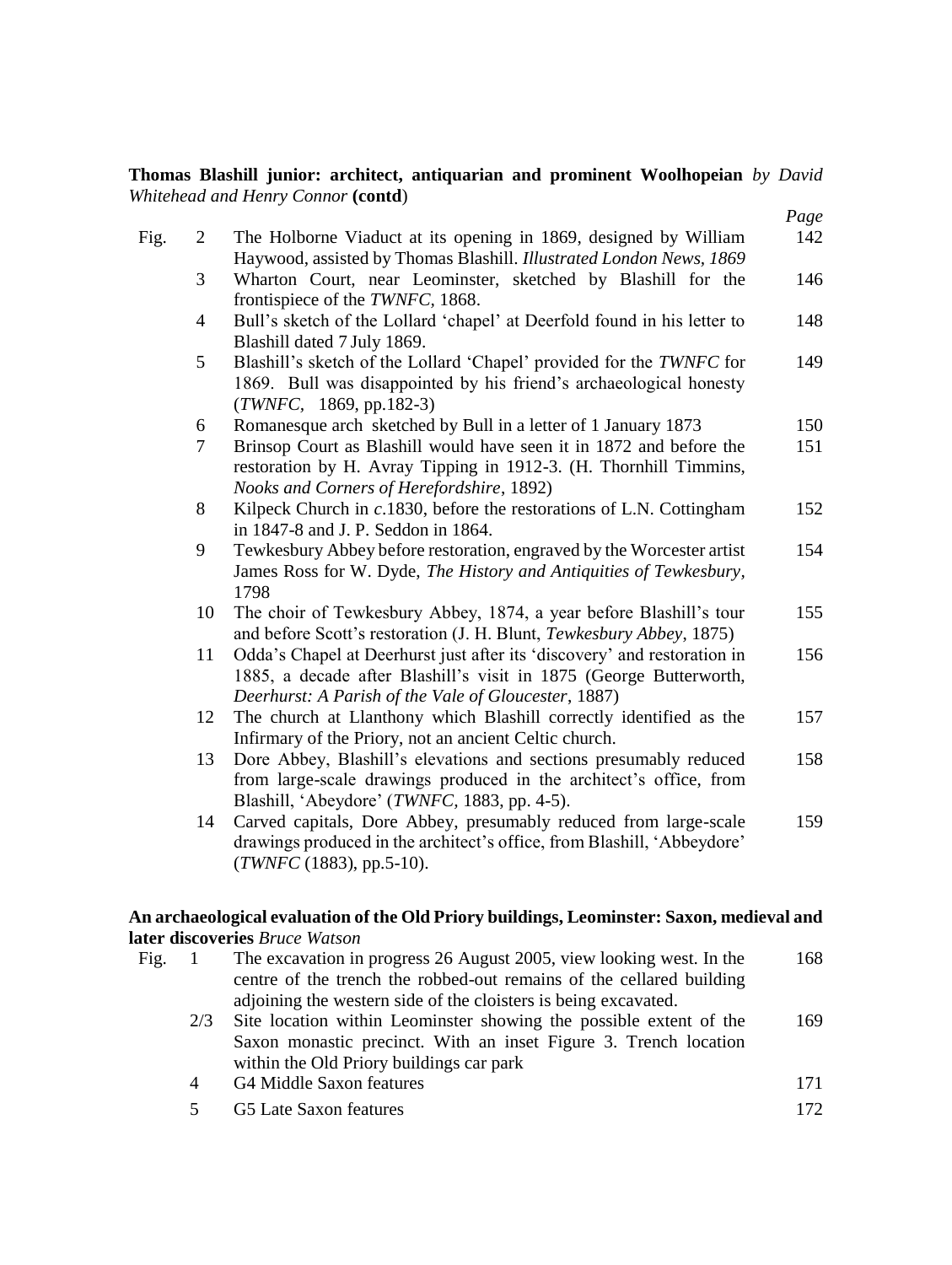#### **An archaeological evaluation of the Old Priory buildings, Leominster: Saxon, medieval and later discoveries** *Bruce Watson* **(contd)**

|      |                          |                                                                                                                                                                                                                                                                                            | Page       |
|------|--------------------------|--------------------------------------------------------------------------------------------------------------------------------------------------------------------------------------------------------------------------------------------------------------------------------------------|------------|
| Fig. | 6                        | Composite remains of the cloister garth wall foundations, view looking<br>north. At the southern end is robber trench (65) SG13/G8 and in-situ<br>masonry (88) SG14/G8, in the centre masonry (80) SG11/G6, and at the<br>northern end masonry (89) SG12/G7.                               | 176        |
|      | 7                        | The earlier phases of the medieval cloister garth, G6 and G7 foundations.                                                                                                                                                                                                                  | 177        |
|      | 8                        | Left: the later phase of the cloister garth wall (G8), plus the mortar bedding<br>for the paving (SG21), plus the robbed out walls of the adjoining half-<br>cellared building (G9) and ditch (SG18/G10). Right: later deposits within<br>the cloister garth (SG19/G10)                    | 179        |
|      | 9                        | Plan of the medieval priory based on Brown and Wilson (1994, illus 37)<br>showing the excavated area within the cloisters                                                                                                                                                                  | 181        |
|      | 10                       | G11 earlier activity within the western cloister: postholes SG24, robber<br>trenches SG23 & SG25, SG17 & SG20 deposits                                                                                                                                                                     | 183        |
|      | 11                       | Dissolution period activity in the western cloister. In the centre of the<br>trench can be seen the G24 postholes and the line of the robber trenches<br>of the half-cellared building (G9) and the masonry of the various phases<br>of the cloister garth wall (G6-8), view looking north | 184        |
|      | 12                       | G11 later activity within the western cloister SG26 deposits and ditch<br>SG27                                                                                                                                                                                                             | 185        |
|      | 13                       | G12 pitched stone trackway (22) being cleaned, view looking east                                                                                                                                                                                                                           | 186        |
|      | 14                       | G12 pitched stone trackway (SG28)                                                                                                                                                                                                                                                          | 186        |
|      | 15                       | G13 deposits (SGs 29 and 30) and postholes (SG31)                                                                                                                                                                                                                                          | 187        |
|      | 16                       | The car park phase, showing deposits and features, looking north                                                                                                                                                                                                                           | 188        |
|      | 17                       | G14 selective features: the large circular raised bed complete with flag<br>pole (SG 33) and the western portion of second smaller raised bed within<br>the tarmac car park                                                                                                                | 189        |
|      |                          | Ten years of change at Whitman's Hill quarry and woodland by Janet Parry                                                                                                                                                                                                                   |            |
| Fig. | 1                        | Area leased at Whitman's Hill quarry and woodland                                                                                                                                                                                                                                          | 194        |
|      | $\mathbf{2}$             | Vegetation encroaching on fossil collecting area, June 2014                                                                                                                                                                                                                                | 197        |
|      | 3                        | Fossil area scaped clean, May 2015                                                                                                                                                                                                                                                         | 197        |
|      | $\overline{\mathcal{L}}$ | Pond dried out completely, August 2011                                                                                                                                                                                                                                                     | 198        |
|      | 5<br>6                   | Pond and path flooded, August 2012<br>Family fossil day, 2012                                                                                                                                                                                                                              | 198<br>201 |
|      |                          |                                                                                                                                                                                                                                                                                            |            |
|      |                          | 2015: the year of two eclipses by Paul Olver                                                                                                                                                                                                                                               |            |
| Fig. | 1                        | The Moon slowly advances onto the Sun's disc until maximum coverage<br>occurs (bottom left). The final picture (bottom right) shows the Moon<br>'exiting left' from the Sun's disc.                                                                                                        | 203        |
|      | $\overline{c}$           | Chris Millington, a member of the Herefordshire Astronomical Society,<br>demonstrates how a small refracting telescope can be used to project the<br>image of the partially eclipsed Sun.                                                                                                  | 204        |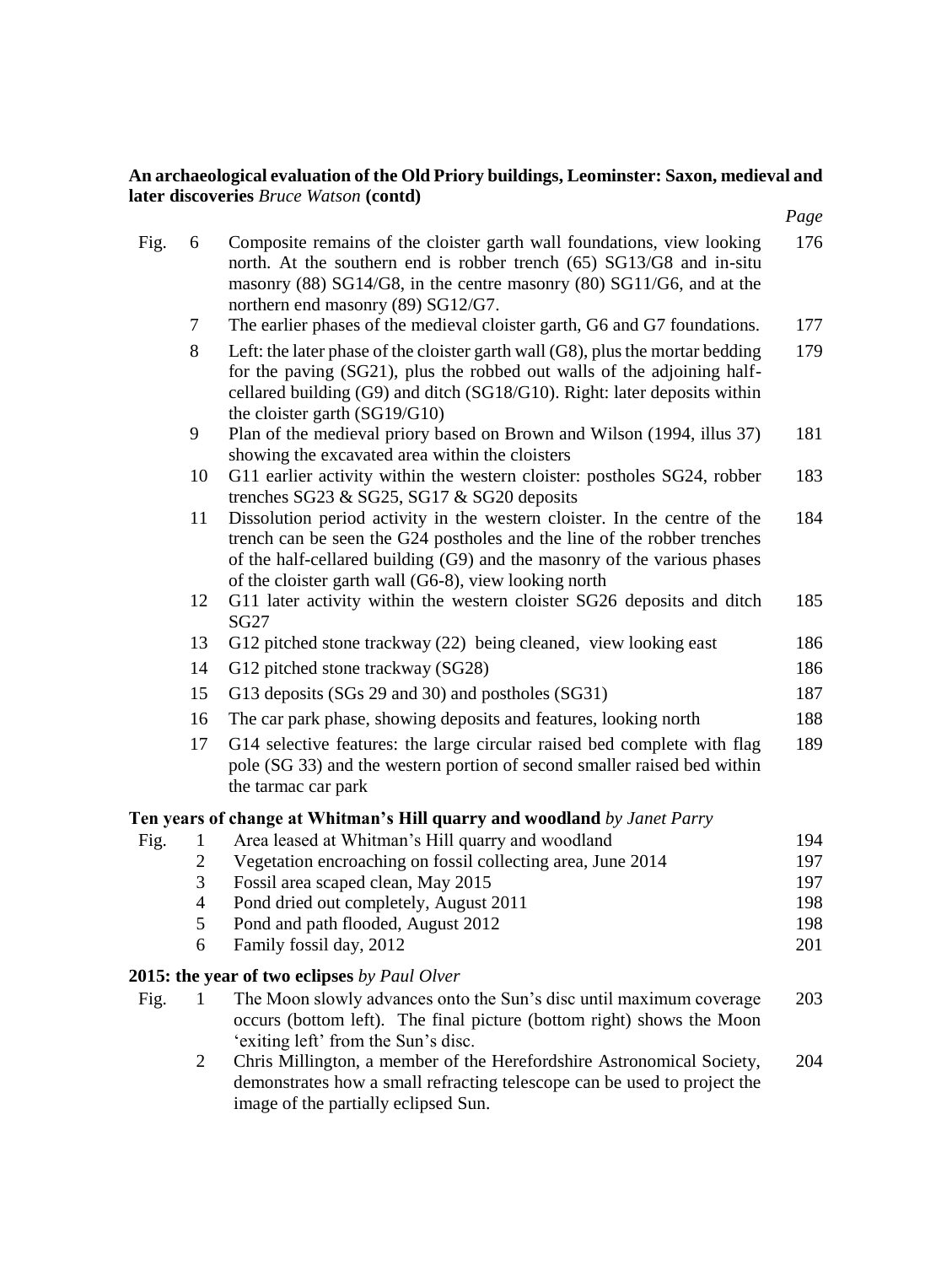### **2015: the year of two eclipses** *by Paul Olver* **(contd)**

|      |   |                                                                                                                                                                                                                                              | Page |
|------|---|----------------------------------------------------------------------------------------------------------------------------------------------------------------------------------------------------------------------------------------------|------|
| Fig. | 3 | Multiple projected images of the partial eclipse using a colander and a<br>sheet of paper as demonstrated by Society member Chris Millington.                                                                                                | 205  |
|      | 4 | James Mattock, a member of the Herefordshire Astronomical Society,<br>demonstrates his home-made 6-inch Newtonian reflecting telescope<br>and how the Sun's disc can be safely observed through a projection box<br>affixed to the eyepiece. | 205  |
|      | 5 | A commercially available 'Sunspotter' projector showing the image of<br>the partially eclipsed Sun with the Moon gradually moving across the<br>Sun's disc during the event.                                                                 | 206  |
|      |   | <b>Archaeology, 2015</b> by Ron Shoesmith                                                                                                                                                                                                    |      |
| Fig. | 1 | Lower Brockhampton: excavated footing on the north wall of the<br>chapel                                                                                                                                                                     | 210  |
|      | 2 | Saxon sceatta pendant, Kington                                                                                                                                                                                                               | 213  |
|      | 3 | Late Bronze-age axe-head from Sutton area                                                                                                                                                                                                    | 214  |
|      | 4 | Late Bronze Age sword hilt from Sutton area                                                                                                                                                                                                  | 215  |
|      | 5 | Post-medieval finds from Wigmore                                                                                                                                                                                                             | 217  |
|      | 6 | Location of plots along the length of pipeline through Herefordshire                                                                                                                                                                         | 224  |

#### **Buildings, 2015,** *by Duncan James*

| Fig. | 1              | Highlands, Staunton-on-Arrow; 14th-century hall with later crosswing     | 230 |
|------|----------------|--------------------------------------------------------------------------|-----|
|      | 2              | Highlands, Staunton-on-Arrow; the apex of the principal crucks seen      | 231 |
|      |                | at (inserted) first floor level                                          |     |
|      | 3              | No. 1 Church Lane, Ledbury                                               | 231 |
|      | $\overline{4}$ | The Heritage Centre (former Grammar School), Ledbury                     | 232 |
|      | 5              | Old Grammar School and No.1 Church Lane, Ledbury showing                 | 232 |
|      |                | comparison of bressumer mouldings                                        |     |
|      | 6              | Comparison of mouldings at Cradley Village Hall and Hanley Hall          | 233 |
|      | 7              | Eyton Court, Eyton, Leominster; crosswing west elevation                 | 233 |
|      | 8              | Eyton Court; ground floor ceiling beams                                  | 234 |
|      | 9              | Eyton Court; part of the first floor panelled ceiling                    | 235 |
|      | 10             | Reference plan showing the positions of the surviving carved bosses.     | 235 |
|      | 11             | A small selection of the 129 carved oak bosses on the corners of the     | 236 |
|      |                | panels of the panelled ceiling. All of them feature leaves sweeping      |     |
|      |                | back at the four corners. The reference numbers indicate their positions |     |
|      |                | on the ceiling—see Figure 10.                                            |     |
|      | 12             | Eyton Court, moulding profiles                                           | 237 |
|      | 13             | All Saints' Church, Eyton; one of the carved bosses on the screen        | 238 |
|      | 14             | The Marsh, Eyton; the south elevation                                    | 239 |
|      | 15             | The Marsh; east elevation of the side of the crosswing                   | 240 |
|      | 16             | Pound House, Yarpole; north front elevation                              | 241 |
|      |                |                                                                          |     |